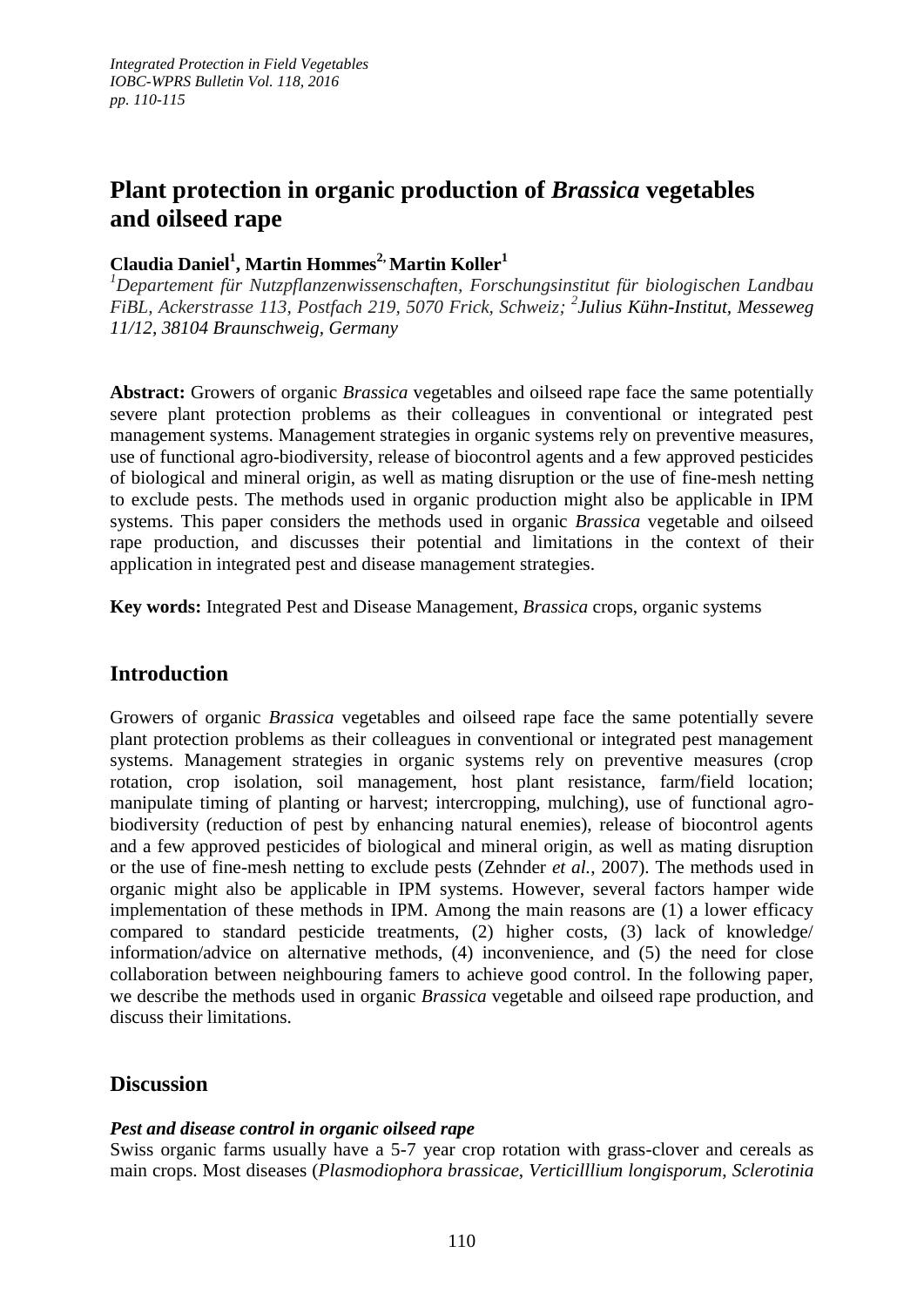*sclerotiorum*, *Leptosphaeria maculans*) are thus sufficiently controlled. Removal of infected debris and volunteer oilseed rape plants are part of this strategy. *Sclerotinia*, however, also infests many other crops grown in the rotation. A highly effective biocontrol agent *Coniothyrium minitans* is registered against this disease; however, application is rarely considered necessary. On soils with low  $pH \approx 6.5$ ) liming is used to reduce infestation with *P. brassicae*. Healthy, certified seeds are another key factor to avoid diseases, such as *L. maculans*, *V. longisporum*, and *Alternaria brassicae*. Hot water seed treatment or aerated steam can be used for seed disinfection. Yield losses due to *A. brassicae* are reduced by early harvest to avoid splitting of pods.

Pest insects of oilseed rape are more challenging than diseases: damage by autumn pests such as flea beetles or *Athalia rosae* is diminished by early sowing and by creating conditions favourable for rapid plant development. To avoid feeding damage of adult flea beetle, *Psylliodes crysocephala*, silicate rock dusts are applied if necessary. Efficacy of dust applications seems to be higher than the efficacy of spray applications of silicate rock dusts. However, spray applications pose less risk to workers because the risk of inhaling dust is strongly reduced. In addition, most fertilizer spreaders are not suitable for the application of dusts and completely calm conditions are necessary during application. As with flea beetles, slugs mainly cause damage in the autumn before plants reach the 3-leaf-stage. Damage is reduced by avoidance of sowing under moist conditions, higher sowing densities at the borders of the fields, as well as by consolidation of the seedbed after sowing. Organic growers are allowed to use slug pellets based on ferric phosphate which are nearly as efficient, but more expensive than, products based on metaldehyde. *Ceutorhynchus napi* and *Ceutorhynchus pallidactylus* are not perceived as a problem by farmers, because monitoring is difficult. Usually no measures are applied to control these pests. Damage is lower in stronger and better developed plants. Creating good growing conditions in autumn is thus used to reduce damage. However, damage by both species can be observed frequently in organic oilseed rape fields. Pollen beetle (*Meligethes aeneus*) is assumed to be the main pest insect in organic oilseed rape. Fertilization level and plant density within the field influence the ability of the plants to compensate for damage. Damage is reduced by choosing early flowering cultivars and by applications of silicate rock dusts. On-farm experiments showed that applications of sprayable silicate rock dust products increased oilseed rape yield by 23% (Daniel *et al.*, 2013). However, applications of silicate rock dusts are considerably more expensive and more inconvenient than pyrethroid sprays.

#### *Yield and yield limiting factors in organic oilseed rape*

Yield in organic oilseed rape production is considerably lower than in IPM or conventional production. A system comparison of IPM, Extenso (no fungicides, no insecticides, no growth regulators; herbicides and mineral fertilizer are allowed) and organic (no pesticides, no growth regulators, no mineral fertilizer) in Switzerland (Zihlmann *et al.*, 2010) showed, that IPM oilseed rape yielded on average 4.24 t/ha, whereas Extenso oilseed rape yielded only 3.45 t/ha. Yield losses were mainly attributed to pollen beetle damage. However, even in years with heavy pollen beetle damage, an Extenso yield of 2.8 t/ha was obtained, whereas under organic conditions high variations in yield (1.23-3.77 t/ha) were observed. Yield losses in organic production were mainly attributed to weed competition and insufficient nitrogen supply. Due to the fact that only organic fertilizers are allowed, nitrogen availability is often low in early spring because of slow mineralization.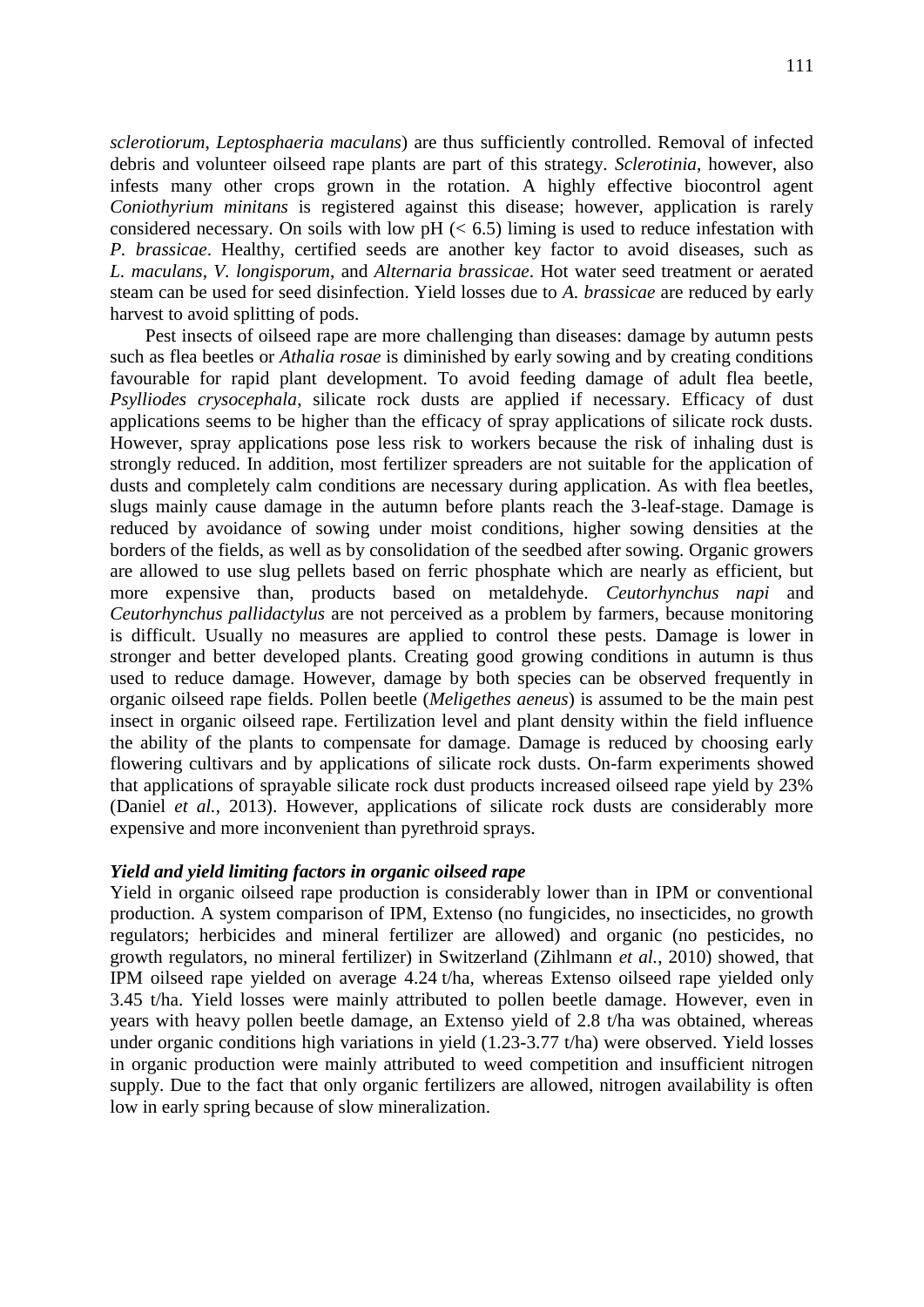#### *Pest and disease control in organic Brassica vegetables*

Cultural practices are the most important basis for disease control in organic *Brassica*  vegetables. These include practices such as a four year crop rotation, removal of infected debris, control of *Brassica* weeds, no use of green manures or intercropping with *Brassica*  species, hygiene/sanitation measures, the use of healthy certified seeds, and adapted irrigation regimes (e.g. drip irrigation, irrigation in the morning instead of in the evening).

Hot water treatments or aerated steam are used to treat seeds. The efficacy of seed treatments is generally very good for diseases on the seed surface, such as *Alternaria*, but not for diseases within the endosperm. Seed treatments are usually applied by the seed producers, because control of the temperature and duration of treatments needs expert knowledge to find the balance between good efficacy and potential negative effects on the germination capacity of the seeds.

*Plasmodiophora brassicae* is mainly avoided by site selection: avoiding waterlogged and acid soils, distance to infested fields, and long crop rotation, as well as by the choice of tolerant/resistant cultivars. Soil liming is used on acid soils. Fertilizers containing chitin showed a disease reducing effect if applied regularly over several years (Heller *et al.*, 2008).

*Hyaloperonospora parasitica (Peronospora parasitica)* is favored by high humidity. Thus, prevention aims at reducing humidity: such as ebb and flow systems instead of overhead sprinkling during the seedling stage, adapted ventilation in production of young plants, field irrigation during the morning instead of the evening, and reduced plant densities in autumn crops in order to foster ventilation. Disease-free seed and the choice of tolerant cultivars also play an important role.

Strategies to control *Alternaria brassicae* and *A. brassicola* also consist of disease free seed, crop rotation, tolerant/resistant cultivars, reduced plant densities for better aeration and reduced N fertilization. In most years, *Alternaria* is sufficiently controlled by these measures. Economically important damage only occurs under very wet and rainy conditions.

*Sclerotinia sclerotiorum* is reduced by crop rotation. In addition, biocontrol (*Coniothyrium minitans*) is applied with good success. However, treatments have to be applied at least three months before crop establishment or on the residues of the previous crop.

For the control of *Xanthomonas campestris* pv. *campestris* preventive measures are used: such as disease free seed, crop rotation, sanitation measures (disinfection of boxes and areas for young plant production), resistant plants, and lower plant densities. Bottom-up irrigation of seedlings considerably reduces the spread of the disease. Drip irrigation in the field would also be effective, but this approach is not compatible with mechanical hoeing in organic production systems. Cultivation work in infested fields should only be conducted under dry weather conditions to avoid the spread of disease by guttation drops. As cauliflower is more susceptible than broccoli, farmers in infested areas choose to produce broccoli, especially in summer and autumn. Copper treatments can slow down infestation, but are rarely used because of very low efficacy.

*Verticilllium longisporum* is a soil-borne disease: crop rotation and rapid mulching of plant residues, followed by incorporation, reduces the survival of microsclerotia. Activation of soil microbes by incorporation of green manure and compost also decreases microsclerotia survival. Tolerant/resistant cultivars are available.

Control of different lepidopteran larvae is achieved mainly by the use of biocontrol agents (*Bacillus thuringiensis* subsp. *kurstakii* and *Bt* subsp. *aizawai*). The use of *Bt* provides reliable control of most lepidopteran species. The strain *Bt* subsp. *aizawai* can also used against noctuid species. However, *Bt* products are more expensive than most IPMinsecticides. In addition, exact timing of application is crucial. Adapted application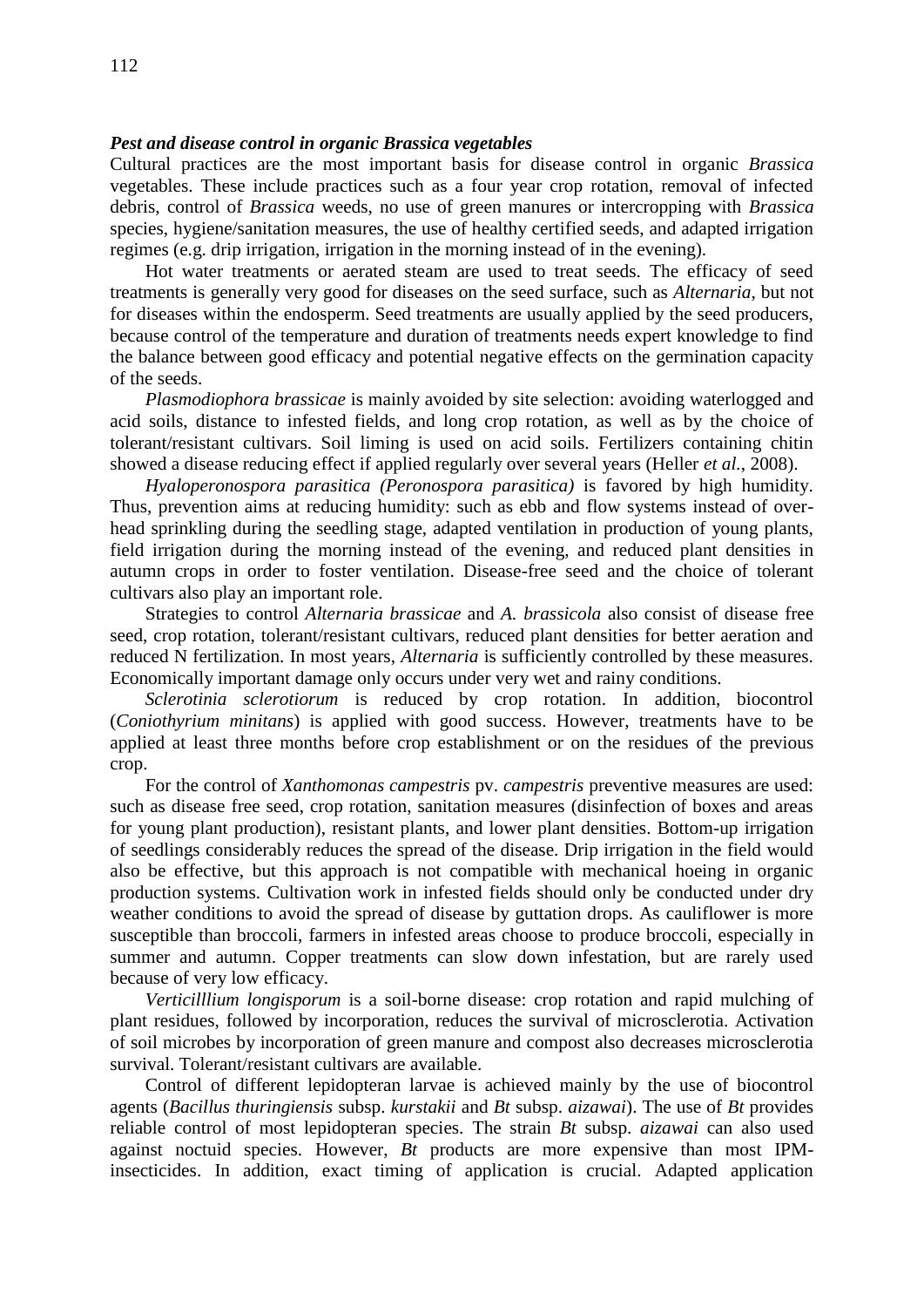techniques, such as dropleg technology for spraying the lower surfaces of the foliage of vegetable and field crops, improve the efficacy of *Bt* products, but are not available on most farms. In addition, preventive measures are taken, such as soil cultivation in early spring to destroy overwintering pupae. Crop residues on heavily infested plots are immediately ploughed in after harvest in order to avoid pupation of pest insects. The use of functional biodiversity (flowering strips and within-field companion plants) is so far only used in cabbage for Sauerkraut production. Crop netting and the use of Spinosad are further options available to organic farmers. However, these options are only used if other pest insects occur, because use of netting is complicated and Spinosad has side effects on many beneficial insects (especially Hymenoptera).

The control of *Delia radicum* is mainly based on preventive measures, such as crop rotation, destruction of infested roots immediately after harvest, and distance to other and previous cabbage fields. Young plants are particularly affected; therefore crop netting is used after transplanting in regions with known occurrence of *D. radicum.* In addition, seedlings are planted deeper and earthed up after transplanting in order stimulate growth of secondary roots. Minor damage can be compensated for by strong root growth. Eggs are sensitive to drought; therefore reduced irrigation has a certain effect on infestation. Machines for mechanical weed control 'finger weeder' and 'blowers' also have an effect on *D. radicum*. Exclusion fences are used only very rarely, mainly to protect young plant production. A drench application of Spinosad on seedlings directly before transplanting was recently registered in many European countries and allows *D. radicum* to be controlled directly. Good results were obtained with entomopathogenic nematodes (*Steinernema feltiae*), but this strategy is not yet implemented by farmers, because of open questions concerning the optimal timing of applications (Beck *et al.*, 2014).

Aphids (*Brevicoryne brassicae*) are normally sufficiently controlled by naturally occurring antagonists, such as hoverflies. Flowering strips (e.g. buckwheat) and companion plants can further enhance their efficacy, whereas the use of broad spectrum insecticides (pyrethrins and Spinosad) negatively affect the antagonists (Hommes, 2011). Mainly young plants, before and shortly after planting and especially during dry weather conditions, are susceptible and can be protected by nets. However, the use of nets might also exclude the natural enemies. Additional irrigation can mitigate aphid damage and promote quick plant growth. Vegetable oils and soaps are available for direct pest control and should be applied using dropleg technology in order to reach the insects on the lower leaf surfaces.

Damage by *Contarinia nasturtii* mainly depends on the density of *Brassica* production in an area. *C. nasturtii* adults are very weak flyers: a distance of 100 m to other or previous cabbage and oilseed rape fields and production in locations open to wind, limit immigration and damage. Crop netting is used in fields at risk. In addition, Spinosad can be used as a final last option, but it has side effects on many beneficial insects. Pheromone traps are used to monitor flight periods, nevertheless, optimal timing of application is difficult for farmers to determine. Insect fences were developed but are rarely used by farmers due to their inconvenience.

Flea beetle densities are also influenced by the density of *Brassica* production in an area and the distance to other and previous *Brassica* fields. However, flea beetles are observed throughout vegetable producing areas. Serious damage only occurs in June in young, newlyplanted crops under dry and hot weather conditions. Fields at risk can be protected using silicate rock dusts or crop netting. Increased irrigation helps to mitigate damage. Spinosad is also registered to control this pest. However, up to five applications are necessary to control continuously immigrating individuals. In view of the side effects of Spinosad, most farmers would rather use silicate rock dusts instead of Spinosad.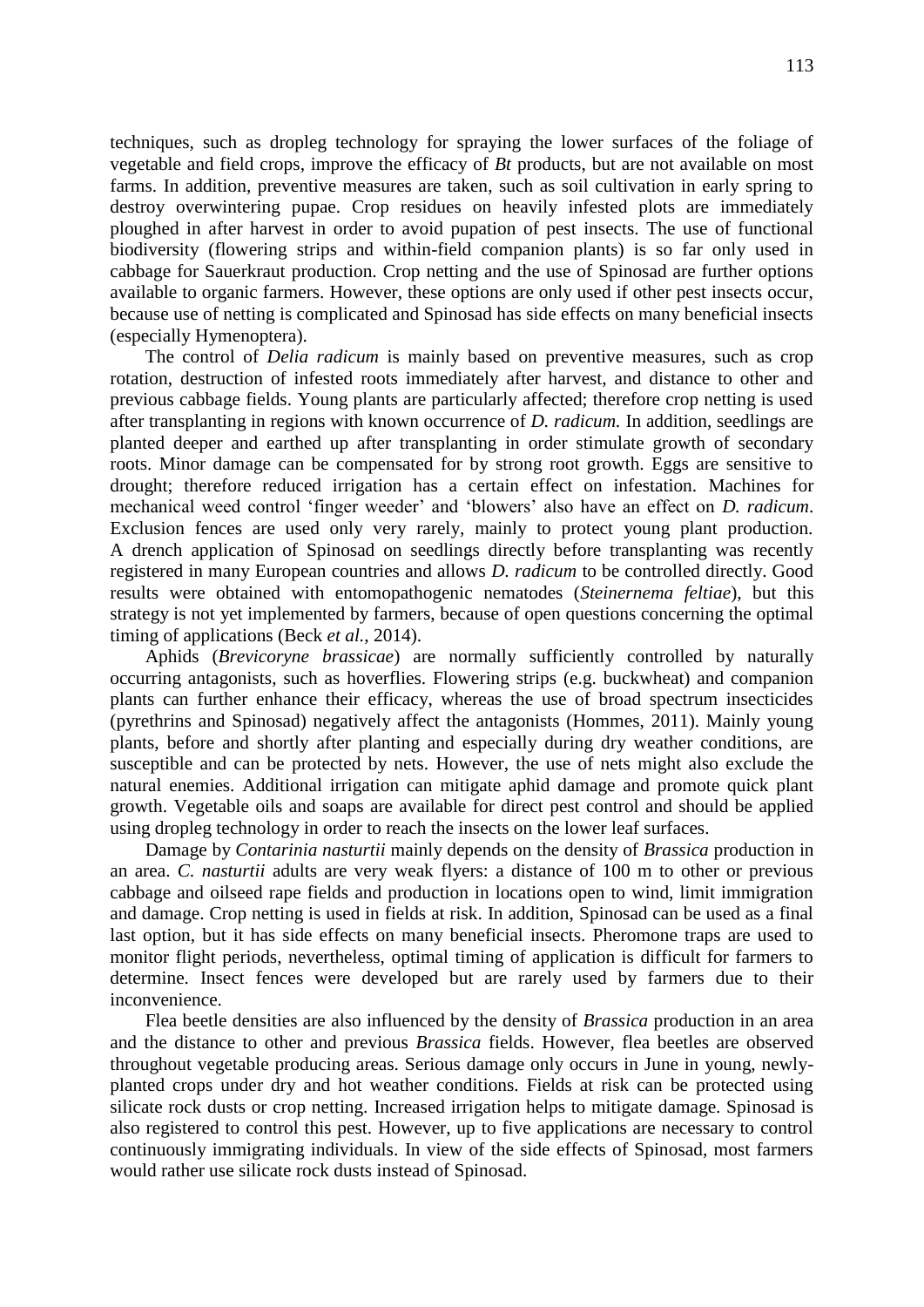Cabbage whitefly (*Aleyrodes proletella*) are usually no problem in cauliflower, broccoli and headed cabbage. Severe damage can occur on Brussels sprout, Savoy cabbage and kale. Crop netting can worsen the situation because of the exclusion of natural enemies. For good efficacy, spray applications of Neem oil, pyrethrum and vegetable oils need to be applied using dropleg technology.

### *Yields and yield limiting factors in organic Brassica vegetables*

Yields in organic *Brassica* vegetable production are about 20-30% lower than in conventional production. Depending on climate conditions and location, different pests and diseases are the reasons for yield limitations. Under cool and rainy weather conditions, nitrogen mineralization becomes one of the yield limiting factors.

Aphids are no problem because they are controlled by naturally occurring antagonists. Control of lepidopteran larvae is also supported by enhancing functional agrobiodiversity (wildflower strips and companion plants). In addition, *Bt* can be used to control lepidopteran larvae. Side effects of *Bt* on beneficial insects are considered to be very low, thus the stability of the system is not challenged by the use of these products. The opposite is true for Spinosad: its broad spectrum activity leads to side effects on many beneficial insects. Hymenopteran parasitoids of lepidopteran larvae, as well as aphid antagonists (parasitoids, ladybirds, syrphids, lacewings) are harmed. The reduced activity of antagonists make additional, subsequent treatments against aphids and Lepidoptera necessary, which in turn further imbalance the system. Crop netting also has this de-stabilising effect by excluding antagonists. However, the side effects of crop netting are more restricted in time and space than the side effects of Spinosad. Crop netting also affects disease outbreaks by increasing humidity. Netting should therefore only be used when absolutely necessary. Thus, the limiting factors for sustainable production of *Brassica* vegetables are *Contarinia nasturtii* and *Delia radicum* because they make the application of Spinosad necessary. In order to overcome these limiting factors, new methods, free from side-effects, are needed to control these pests. The use of insect-proof fences to exclude these pests from the fields has been investigated. Unlike crop netting, such fences would still allow the immigration of many antagonists. However, current prototypes are rather inconvenient to use and are therefore not employed by farmers. Improvement of these prototypes or the development of new, selective methods of control for *C. nasturtii* and *D. radicum* is therefore needed. In addition, the whole system approach needs to be reflected in economic thresholds and in the advisory strategies: i.e. if the treatment of a primary pest, leads to extinction of antagonists and thus to the necessity of treatments against secondary pests, a higher economic threshold for the primary pest seems appropriate – from the economic as well as from the ecological point of view.

### **Acknowledgements**

This paper was written by members of the agricultural European Innovation Partnership (EIP-AGRI) Focus Group on 'Integrated Pest Management (IPM) – Focus on *Brassica* species' (Final Report published on-line in January 2016). However, it must be stressed that it is neither the outcome, nor the result of discussions in the Focus Group. It reflects only the views of the authors.